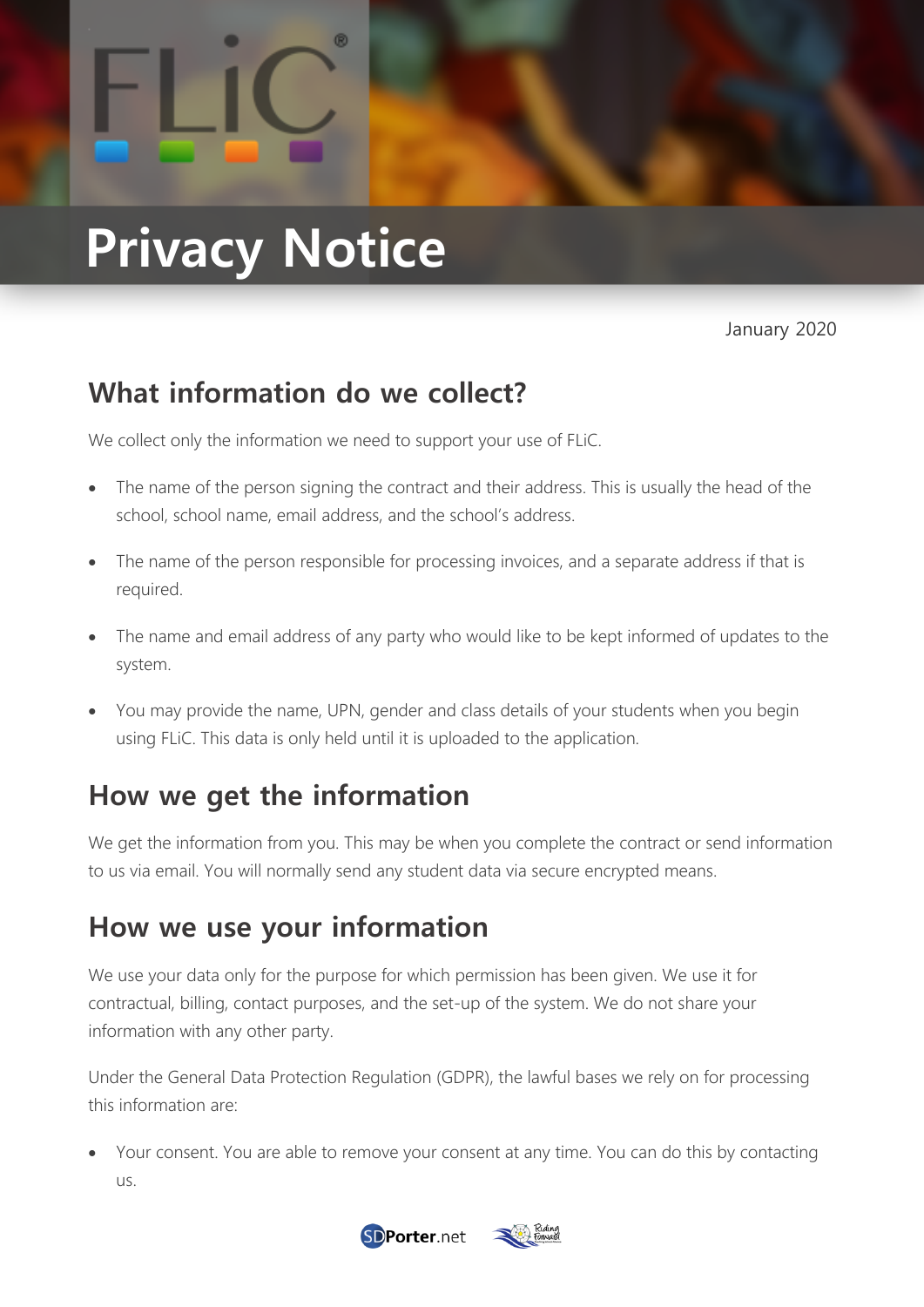

- We have a contractual obligation.
- We have a legitimate interest.

## **Communicating with you**

We may contact the names given in the contract or who contacted us in the process of procuring the system.

We may contact you to support the system. These methods are typically by email, though phone calls when necessary.

We will also contact you when invoicing for the initial payment or subsequent renewals.

#### **How we store your information**

We follow generally accepted standards to store and protect the personal data we collect, both during transmission and once received and stored, including utilisation of encryption where appropriate.

We retain personal data only for as long as necessary to provide the Services you have requested and thereafter for a variety of legitimate legal or business purposes. These might include retention periods:

- mandated by law, contract, or similar obligations applicable to our business operations;
- for preserving, resolving, defending, or enforcing our legal/contractual rights; or
- needed to maintain adequate and accurate business and financial records.

## **Your data protection rights**

Under data protection law, you have rights including:

Your right of access - You have the right to ask us for copies of your personal information.

Your right to rectification - You have the right to ask us to rectify information you think is inaccurate. You also have the right to ask us to complete information you think is incomplete.

Your right to erasure - You have the right to ask us to erase your personal information in certain circumstances.